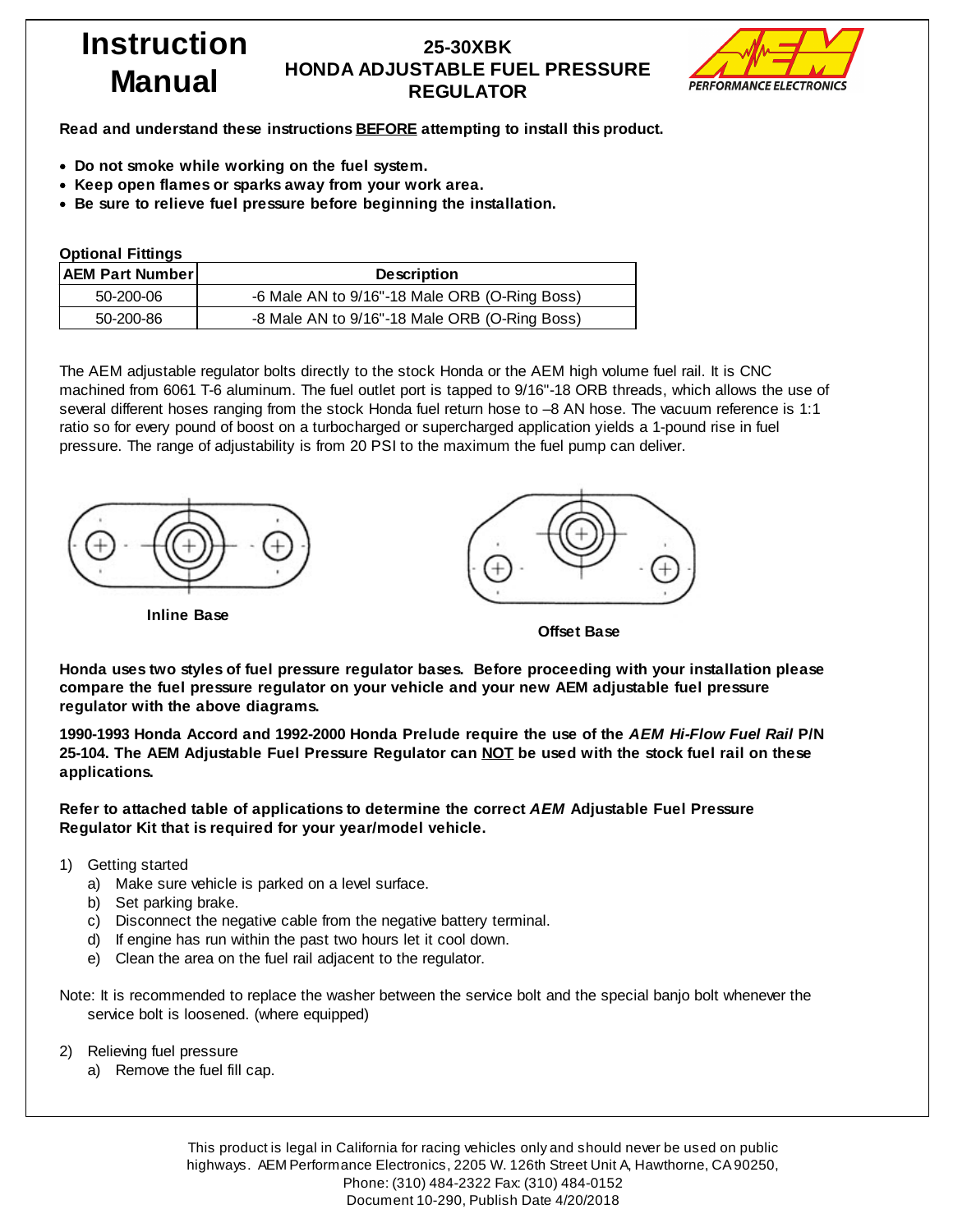### **25-30XBK HONDA ADJUSTABLE FUEL PRESSURE REGULATOR**



- b) On models equipped with a 6mm service bolt. (Illustrated below) If your vehicle is not equipped with a 6mm service bolt, proceed to step c.
	- i) Use a box end wrench on the 6mm service bolt on top of the fuel filter, while holding the special banjo bolt with another wrench.
	- ii) Place a rag or shop towel over the 6mm service bolt.
	- iii) Slowly loosen the 6mm service bolt one complete turn.
	- iv) Leave service bolt loose until all pressure has been relieved.
	- v) Tighten service bolt to 10 lbf-ft.



#### **Fuel Filter**

- a) On models not equipped with a 6mm service bolt.
	- i) Use a box end wrench on the 12mm banjo bolt on top of the fuel filter.
	- ii) Place a rag or shop towel over the 12mm banjo bolt.
	- iii) Slowly loosen the 12mm banjo bolt one complete turn or until all pressure has been relieved.
	- iv) Torque the 12 mm banjo bolt to 25 lbf-ft.
- 3) Stock fuel pressure regulator removal
	- a) Place a rag or shop towel under the fuel pressure regulator return line.
	- b) Disconnect the fuel return line at the bottom of the stock fuel pressure regulator.
	- c) Disconnect the vacuum hose from the stock fuel pressure regulator.
	- d) Place a rag or shop towel over the fuel pressure regulator.
		- i) Remove the two 6mm retaining bolts.
		- ii) iRemove the fuel pressure regulator from the vehicle.
- 4) Installation of the AEM adjustable fuel pressure regulator

The AEM fuel pressure regulator has the .250" orifice installed in the regulator and is set to 40psi. All adjustments of the pressure regulator will be explained in a later portion of the instructions.

- a) Remove and discard the two fuel pressure regulator caps used in packing. One cap is in the fuel inlet and one cap is on the fuel return.
- b) Install the fuel pressure regulator onto the fuel rail using the two allen bolts and washers supplied in the kit. Make sure that the o-ring is replaced and properly installed between the regulator and the fuel rail. When installing the two allen head bolts a 5mm allen key should be used. i) Torque to 9 lbf-ft.
- c) Connect the vacuum hose to the top of the fuel pressure regulator. On some vehicles incorporating a strut tower brace, it may be required to rotate the pressure regulator top to clear vacuum fitting.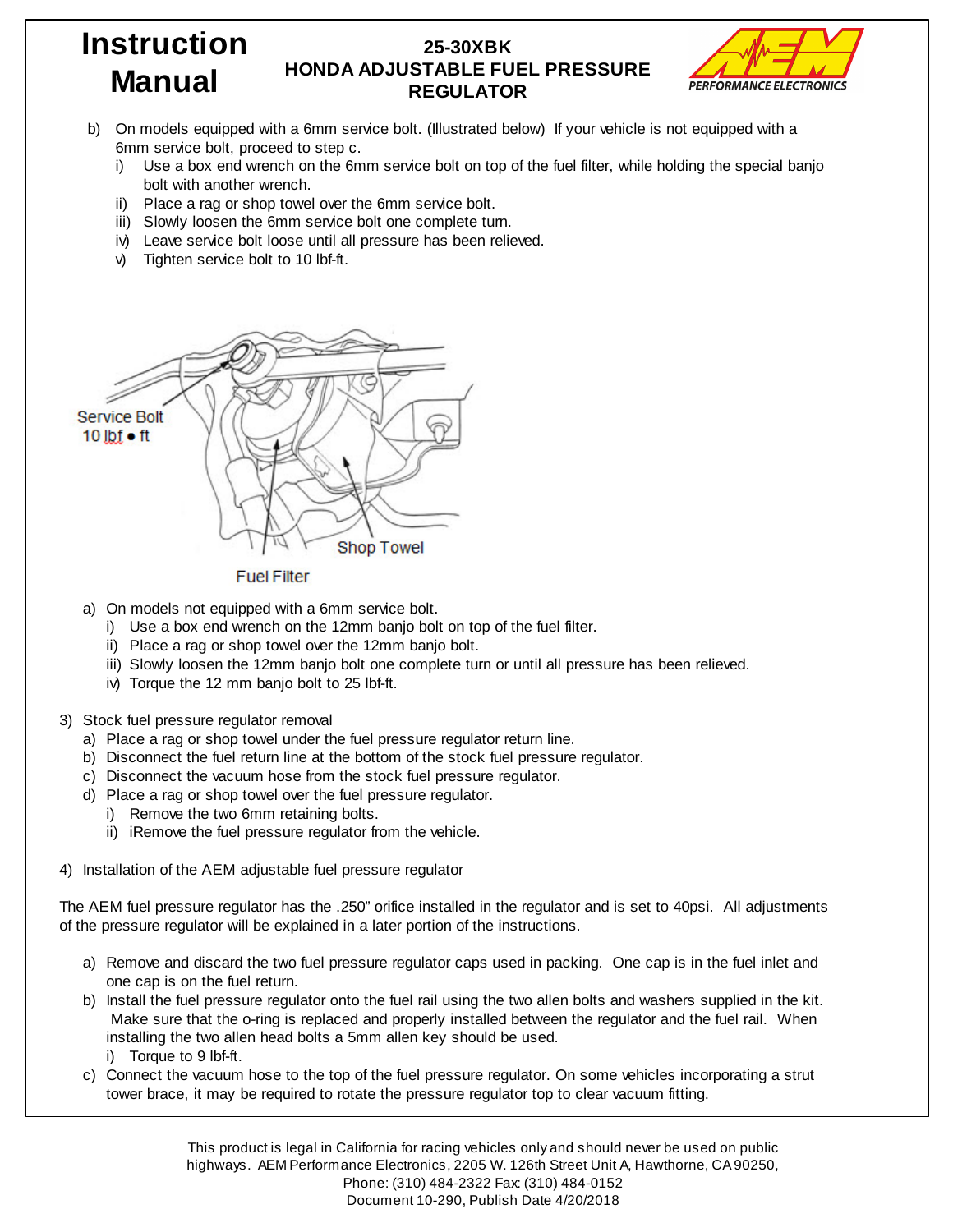#### **25-30XBK HONDA ADJUSTABLE FUEL PRESSURE REGULATOR**



- d) Install the fuel return line fitting.
	- i) Use one crush washer when using the inline return fitting. Tighten to 20 lbf-ft. (Kits 25-300 & 25-301)
	- ii) Use two crush washers (one on each side of the fitting) when using the banjo angle return fitting. Tighten to 20 lbf-ft. (Kits 25-303 & 25-304)
		- (1) When using a kit with an angle return fitting, rotate the return nipple to match the fuel return line placement before tightening.
- e) Make sure that the rubber fuel return line is free flowing back to the fuel return hard line. Ensure that there are no bends or kinks in the line that can restrict the fuel flow.
- f) Install any remaining components that were removed during disassembly.
- 5) Finishing touches
	- a) Connect the negative battery terminal.
	- b) Turn the ignition switch to the on position for approximately two seconds. Do not operate the starter. Then turn the ignition switch to the off position.
	- c) Repeat this procedure three times, and then check all components that were removed during installation for any signs of fuel leakage.
	- d) If there are signs of leakage you MUST correct the leak before proceeding.
	- e) If there are no signs of leakage, then start engine and again check for leaks. If there is any sign of leaking you MUST repair the leak before driving the vehicle.
	- f) To check the fuel pressure, start the engine. Measure the fuel pressure with the engine idling and vacuum hose of the fuel pressure regulator disconnected from the fuel pressure regulator and pinched. Set the AEM adjustable fuel pressure regulator to recommended settings on the last page of the instructions.
- 6) Pressure adjustments

The AEM adjustable fuel pressure regulator can be fine tuned for your application. These adjustments will be covered in this section. A fuel pressure gauge needs to be used for precise tuning.

a) When fuel pressure adjustments are to be made, loosen the jam nut on the top of the AEM fuel pressure regulator and either tighten or loosen the set screw.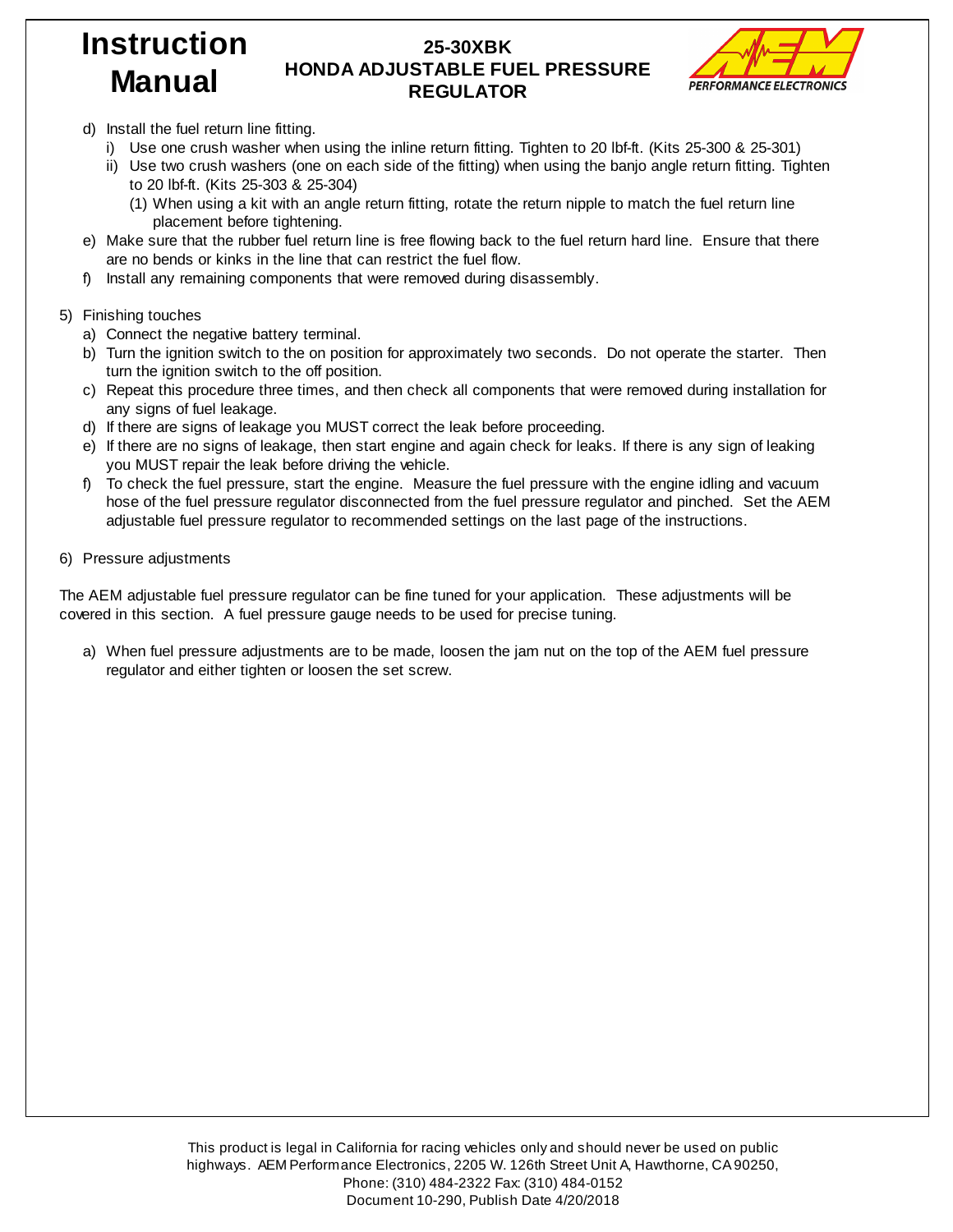#### **25-30XBK HONDA ADJUSTABLE FUEL PRESSURE REGULATOR**



i) When loosening the jam nut a 3/8" wrench should be used.

**Instruction**

**Manual**

- ii) When tightening or loosening the set screw a 3/32" allen key should be used.
	- (1) To increase fuel pressure turn the set screw in a clockwise rotation.
	- (2) To decrease fuel pressure turn the set screw in a counter-clockwise rotation.

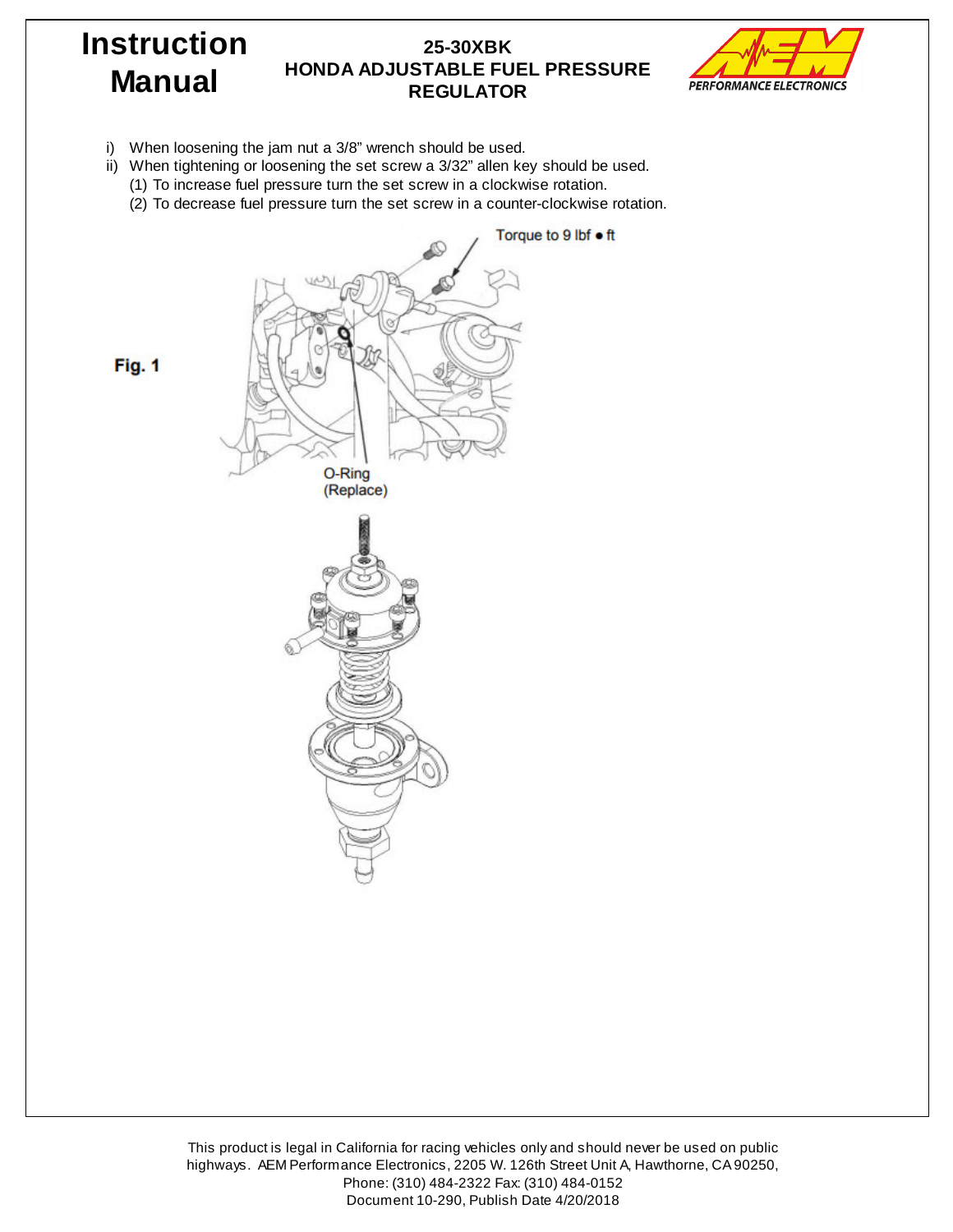#### **25-30XBK HONDA ADJUSTABLE FUEL PRESSURE REGULATOR**



**Bill of Materials for 25-300BK:**

| <b>QTY</b>     | <b>PN</b> | <b>Description</b>                      |  |  |  |  |
|----------------|-----------|-----------------------------------------|--|--|--|--|
| $\overline{2}$ | 2-609     | -6 to 7mm Barb Fuel Return Fitting      |  |  |  |  |
| 1              | $2 - 611$ | Vacuum Fitting                          |  |  |  |  |
| 1              | $2 - 612$ | Spring Cap                              |  |  |  |  |
| 1              | 2-698     | $0.250$ " Orifice                       |  |  |  |  |
| 1              | 2-8000    | Fuel Pressure Regulator Top             |  |  |  |  |
| 1              | 2-8100    | Fuel Pressure Regulator Bottom (Inline) |  |  |  |  |
| 1              | 1-3007    | Crush Washer                            |  |  |  |  |
| 1              | 1-3010    | O-Ring                                  |  |  |  |  |
| 6              | 1-2023    | Socket Bolt, SS 8-32 x 5/16"            |  |  |  |  |
| 1              | 1-2021    | Socket Screw, SS 10-32 x 1"             |  |  |  |  |
| 1              | 1-2022    | Nut, Jam SS 10-32                       |  |  |  |  |
| 1              | $2 - 301$ | Diaphragm                               |  |  |  |  |
| 1              | $1 - 122$ | Spring                                  |  |  |  |  |
| $\overline{2}$ | 1-2045    | Socket Bolt, SS M6 x1 x 12mm            |  |  |  |  |
| 2              | 1-3016    | Washer. SS M6                           |  |  |  |  |

**Bill of Materials for 25-301BK:**

| <b>QTY</b>     | <b>PN</b> | <b>Description</b>                      |  |  |  |  |
|----------------|-----------|-----------------------------------------|--|--|--|--|
| 1              | 2-609     | -6 to 7mm Barb Fuel Return Fitting      |  |  |  |  |
| 1              | $2 - 611$ | Vacuum Fitting                          |  |  |  |  |
| 1              | $2 - 612$ | Spring Cap                              |  |  |  |  |
| 1              | $2 - 613$ | $0.250"$ Orifice                        |  |  |  |  |
| 1              | 2-8000    | Fuel Pressure Regulator Top             |  |  |  |  |
| 1              | 2-8101    | Fuel Pressure Regulator Bottom (Offset) |  |  |  |  |
| 1              | 1-3007    | Crush Washer                            |  |  |  |  |
| 1              | 1-3010    | O-Ring                                  |  |  |  |  |
| 6              | 1-2023    | Socket Bolt, SS 8-32 x 5/16"            |  |  |  |  |
| 1              | 1-2021    | Socket Screw, SS 10-32 x 1"             |  |  |  |  |
| 1              | $1-2022$  | Nut, Jam SS 10-32                       |  |  |  |  |
| 1              | $2 - 300$ | Diaphragm                               |  |  |  |  |
| 1              | $1-122$   | Spring                                  |  |  |  |  |
| $\mathbf{2}$   | 1-2045    | Socket Bolt, SS M6 x1 x 12mm            |  |  |  |  |
| $\overline{2}$ | 1-3016    | Washer, SS M6                           |  |  |  |  |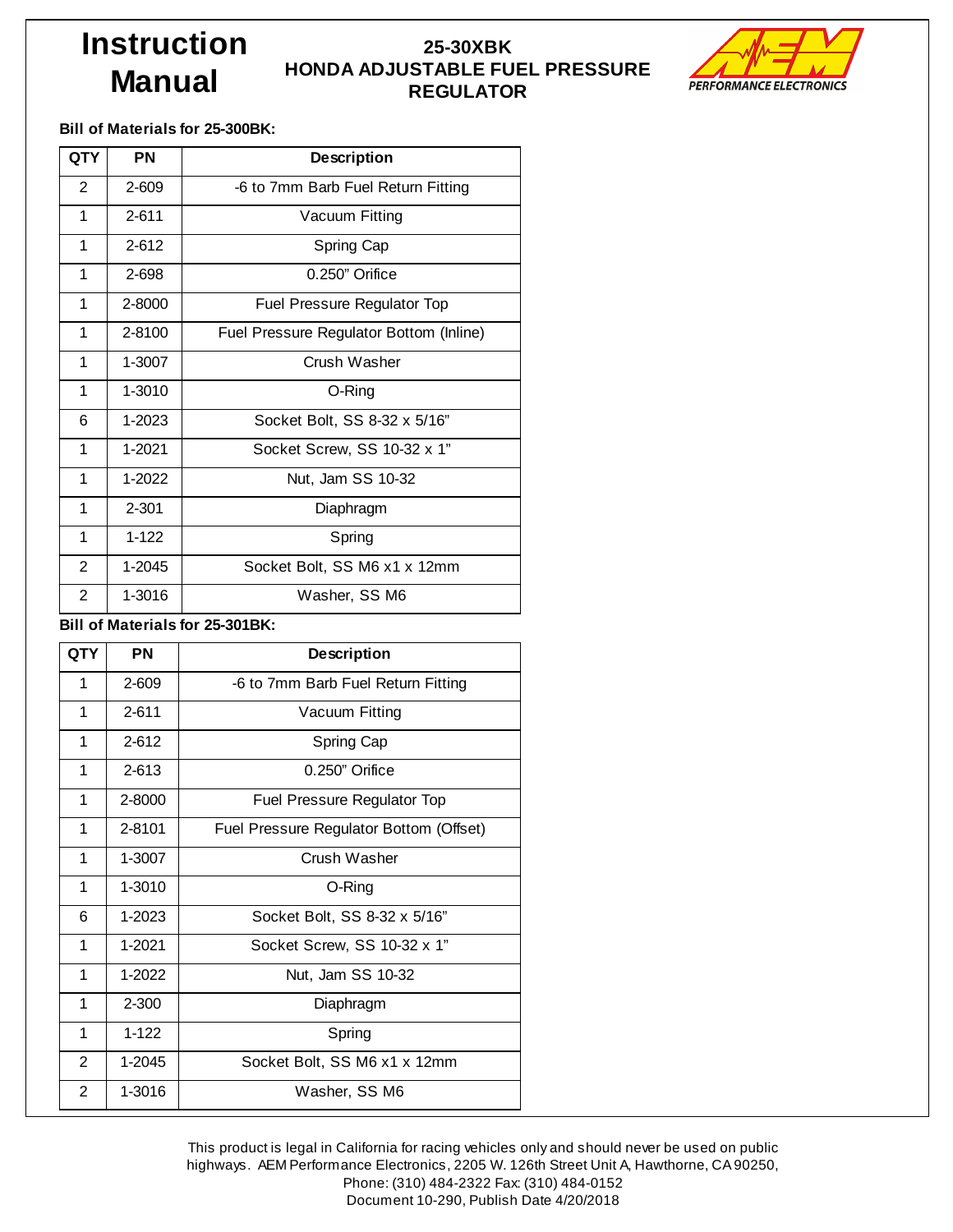#### **25-30XBK HONDA ADJUSTABLE FUEL PRESSURE REGULATOR**



**Bill of Materials for 25-303BK:**

| <b>QTY</b>                      | PN        | <b>Description</b>                      |  |  |  |  |
|---------------------------------|-----------|-----------------------------------------|--|--|--|--|
| 1                               | $2 - 610$ | -6 to 7mm Nipple                        |  |  |  |  |
| 1                               | 2-635     | -6 Banjo Bolt                           |  |  |  |  |
| 1                               | $2 - 611$ | Vacuum Fitting                          |  |  |  |  |
| 1                               | $2 - 612$ | Spring Cap                              |  |  |  |  |
| 1                               | 2-698     | .250 Orifice                            |  |  |  |  |
| 1                               | 2-8000    | Fuel Pressure Regulator Top             |  |  |  |  |
| $\mathbf{1}$                    | 2-8100    | Fuel Pressure Regulator Bottom (Inline) |  |  |  |  |
| 2                               | 1-3007    | Crush Washer                            |  |  |  |  |
| 1                               | 1-3010    | O-Ring                                  |  |  |  |  |
| 6                               | 1-2023    | Socket Bolt, SS 8-32 x 5/16"            |  |  |  |  |
| 1                               | 1-2021    | Socket Screw, SS 10-32 x 1"             |  |  |  |  |
| $\mathbf{1}$                    | 1-2022    | Nut, Jam SS 10-32                       |  |  |  |  |
| 1                               | 2-300     | Diaphragm                               |  |  |  |  |
| 1                               | $1 - 122$ | Spring                                  |  |  |  |  |
| $\overline{2}$                  | 1-2045    | Socket Bolt, SS M6 x1 x 12mm            |  |  |  |  |
| 2                               | 1-3016    | Washer, SS M6                           |  |  |  |  |
| Bill of Materials for 25-304BK: |           |                                         |  |  |  |  |

| <b>QTY</b>     | ΡN        | <b>Description</b>                      |  |  |  |  |
|----------------|-----------|-----------------------------------------|--|--|--|--|
| 1              | $2 - 610$ | -6 to 7mm Nipple                        |  |  |  |  |
| 1              | 2-635     | -6 Banjo Bolt                           |  |  |  |  |
| 1              | 2-611     | Vacuum Fitting                          |  |  |  |  |
| 1              | $2 - 612$ | Spring Cap                              |  |  |  |  |
| 1              | $2 - 613$ | $0.250"$ Orifice                        |  |  |  |  |
| 1              | 2-8000    | Fuel Pressure Regulator Top             |  |  |  |  |
| 1              | 2-8101    | Fuel Pressure Regulator Bottom (Offset) |  |  |  |  |
| $\overline{2}$ | 1-3007    | Crush Washer                            |  |  |  |  |
| 1              | 1-3010    | O-Ring                                  |  |  |  |  |
| 6              | 1-2023    | Socket Bolt, SS 8-32 x 5/16"            |  |  |  |  |
| 1              | 1-2021    | Socket Screw, SS 10-32 x 1"             |  |  |  |  |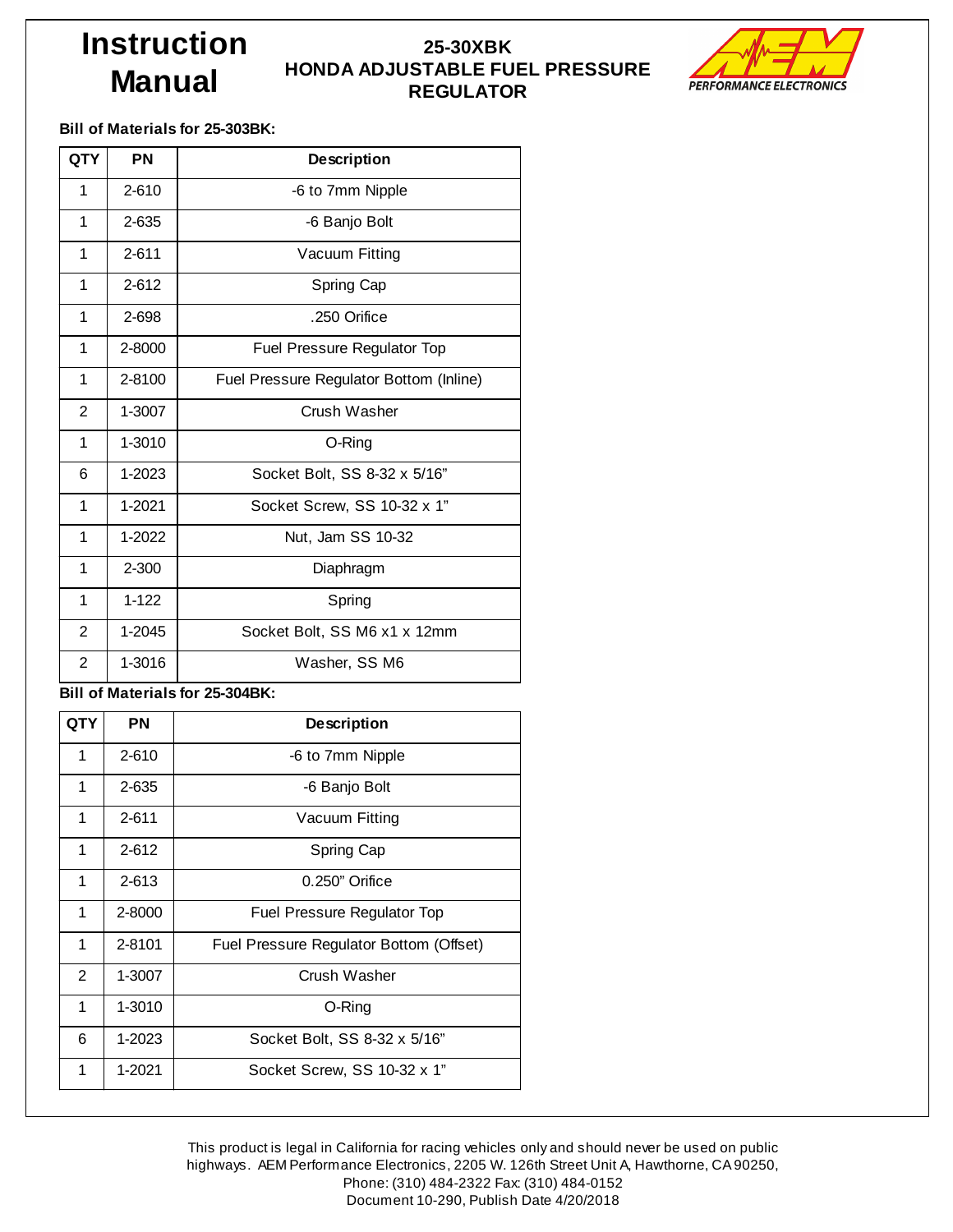#### **25-30XBK HONDA ADJUSTABLE FUEL PRESSURE REGULATOR**



| QTY | PN        | <b>Description</b>           |  |  |  |
|-----|-----------|------------------------------|--|--|--|
| 1   | 1-2022    | Nut, Jam SS 10-32            |  |  |  |
| 1   | $2 - 300$ | Diaphragm                    |  |  |  |
| 1   | $1 - 122$ | Spring                       |  |  |  |
| 2   | 1-2045    | Socket Bolt, SS M6 x1 x 12mm |  |  |  |
| 2   | 1-3016    | Washer, SS M6                |  |  |  |

|                         | <b>Straight or</b><br>Angle |            |         |                | Rec. Fuel    |
|-------------------------|-----------------------------|------------|---------|----------------|--------------|
| <b>Regulator Part #</b> | Return                      | Vehicle    | Year    | <b>Model</b>   | <b>Press</b> |
| 25-300                  | Straight                    | Integra    | 94-2000 | RS, LS, GS     | 40-47 PSI    |
| 25-300                  | Straight                    | Integra    | 94-2000 | GSR, Type-R    | 48-55 PSI    |
| 25-300                  | Straight                    | Accord     | 88-89   | LXI, SEI       | 36-41 PSI    |
| 25-300                  | Straight                    | Accord     | 90-91   | All            | 35-41 PSI    |
| 25-300                  | Straight                    | Accord     | 92-93   | All            | 40-47 PSI    |
| 25-300                  | Straight                    | Civic      | 92      | All            | 40-47 PSI    |
| 25-300                  | Straight                    | Civic      | 92-95   | All            | 40-47 PSI    |
| 25-300                  | Straight                    | Civic      | 99-00   | SI             | 40-47 PSI    |
| 25-300                  | Straight                    | Del Sol    | 93-95   | S, SI          | 40-47 PSI    |
| 25-300                  | Straight                    | Del Sol    | 94-97   | <b>VTEC</b>    | 40-47 PSI    |
| 25-300                  | Straight                    | Prelude    | 88-91   | SI             | 35-41 PSI    |
| 25-300                  | Straight                    | Prelude    | 92-96   | S              | 40-47 PSI    |
| 25-303                  | Angle                       | Integra    | 86-89   | All            | 35-41 PSI    |
| 25-303                  | Angle                       | Integra    | 90-91   | All            | 35-41 PSI    |
| 25-303                  | Angle                       | Integra    | 92-93   | Non-VTEC       | 41-48 PSI    |
| 25-303                  | Angle                       | Integra    | 92-93   | <b>VTEC</b>    | 48-56 PSI    |
| 25-303                  | Angle                       | <b>NSX</b> | 91-94   | All            | 46-53 PSI    |
| 25-303                  | Angle                       | <b>NSX</b> | 95-00   | All            | 46-53 PSI    |
| 25-303                  | Angle                       | TL         | 95-98   | 4 Cyl.         | 43-50 PSI    |
| 25-303                  | Angle                       | TL         | 96-98   | V <sub>6</sub> | 38-45 PSI    |
| 25-303                  | Angle                       | Vigor      | 92-94   | All            | 43-50 PSI    |
| 25-303                  | Angle                       | Civic      | 89-91   | SI             | 40-47 PSI    |
| 25-303                  | Angle                       | Civic      | 90-91   | EX             | 40-47 PSI    |
| 25-303                  | Angle                       | Civic CRX  | 88-91   | HF, SI         | 40-47 PSI    |
| 25-303                  | Angle                       | Insight    | $00\,$  | All            | 40-47 PSI    |
| 25-300                  | Straight                    | Prelude    | 92-96   | SI, SE         | 36-43 PSI    |
| 25-300                  | Straight                    | Prelude    | 92-96   | <b>VTEC</b>    | 33-40 PSI    |
| 25-300                  | Straight                    | Prelude    | 97-00   | All            | 40-47 PSI    |